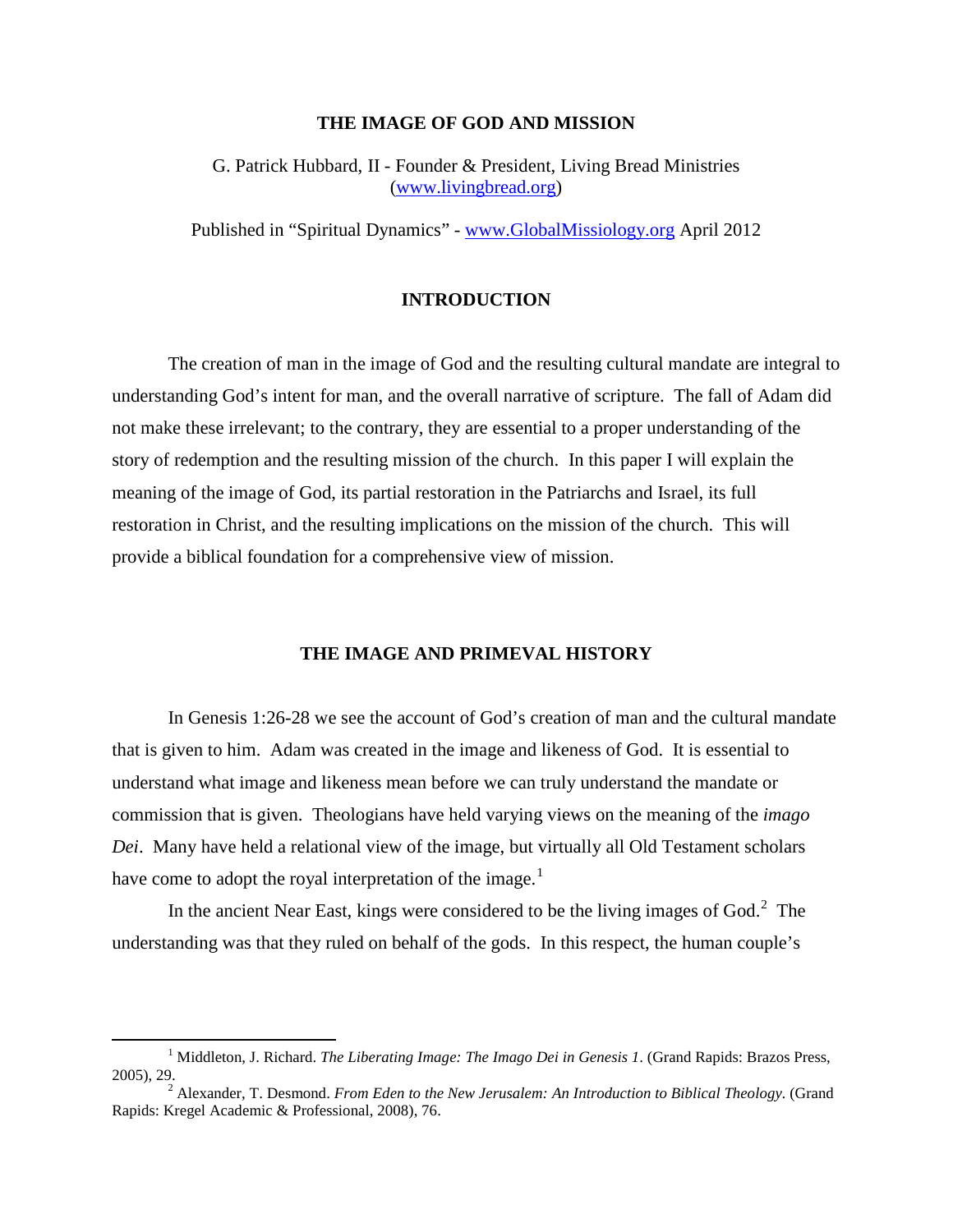dominion or ruling over the earth reflects their role as God's viceroys.<sup>[3](#page-1-0)</sup> They were to represent God and mediate his reign over all of creation.<sup>[4](#page-1-1)</sup>

The Genesis text supports this understanding of the image. In the context of verse 26, image and likeness are undoubtedly related to dominion. Richard Middleton notes the royal nature of the text and the "close linkage of image with the mandate to rule and subdue the earth and its creatures."<sup>[5](#page-1-2)</sup> This does not negate a relational understanding of the image. Indeed the relationship between God and man, as well as mankinds volitional, rational, and moral nature are aspects of the functional image.<sup>[6](#page-1-3)</sup> These attributes of God were to be reflected by Adam in his reign over creation.

Adam was not only a king mediating the reign of God over creation; he was also a priest, a priest-king. Eden was a temple-garden where God dwelt and man was to worship him.<sup>[7](#page-1-4)</sup> In Genesis 2:15-17, God places Adam in the garden to work and keep it. The idea of working or cultivating the garden is priestly in nature<sup>[8](#page-1-5)</sup> and carries with it the idea of expansion. Greg Beale believes the command to subdue and rule suggests an expansion of Eden until it extended throughout and covered the earth. $9$  Therefore, God's presence with his people would cover the earth. The word *keep* can be understood as protect;<sup>[10](#page-1-7)</sup> thus, Adam was placed as a priest in the temple-garden to protect it from evil and to cultivate or expand it over all of creation. This was the beginning of his fulfillment of the cultural mandate.<sup>[11](#page-1-8)</sup>

This understanding of Adam and Eve as priest-kings sheds much light on the cultural mandate given in Genesis 1:28. The human couple is to multiply and fill the earth, subdue, and exercise dominion over it. This was God's reason for creating them; his original commission for mankind. It is important to understand each of the aspects of this commission.

<span id="page-1-0"></span><sup>&</sup>lt;sup>3</sup> Beale, G. K. *A New Testament Biblical Theology: The Unfolding of the Old Testament in the New*. (Grand Rapids: Baker Academic, 2011), 30.

<span id="page-1-3"></span><span id="page-1-2"></span><span id="page-1-1"></span><sup>&</sup>lt;sup>4</sup> Dempster, Stephen G. *Dominion and Dynasty: A Theology of the Hebrew Bible*. (Downers Grove: InterVarsity Press, 2003), 59.

<sup>&</sup>lt;sup>5</sup> Middleton, *The Liberating Image*, 26.<br>
<sup>6</sup> Beale, *A New Testament Biblical Theology*, 32.<br>
<sup>7</sup> Alexander, *From Eden to the New Jerusalem*, 20-21.<br>
<sup>8</sup> Dempster, *Dominion and Dynasty*, 64.

<span id="page-1-8"></span><span id="page-1-7"></span><span id="page-1-6"></span><span id="page-1-5"></span><span id="page-1-4"></span><sup>9</sup> G. K. Beale, "Final Vision of the Apocalypse," 201, quoted in in Alexander, *From Eden to the New Jerusalem*, 25.

<sup>&</sup>lt;sup>11</sup> Beale, *A New Testament Biblical Theology*, 383.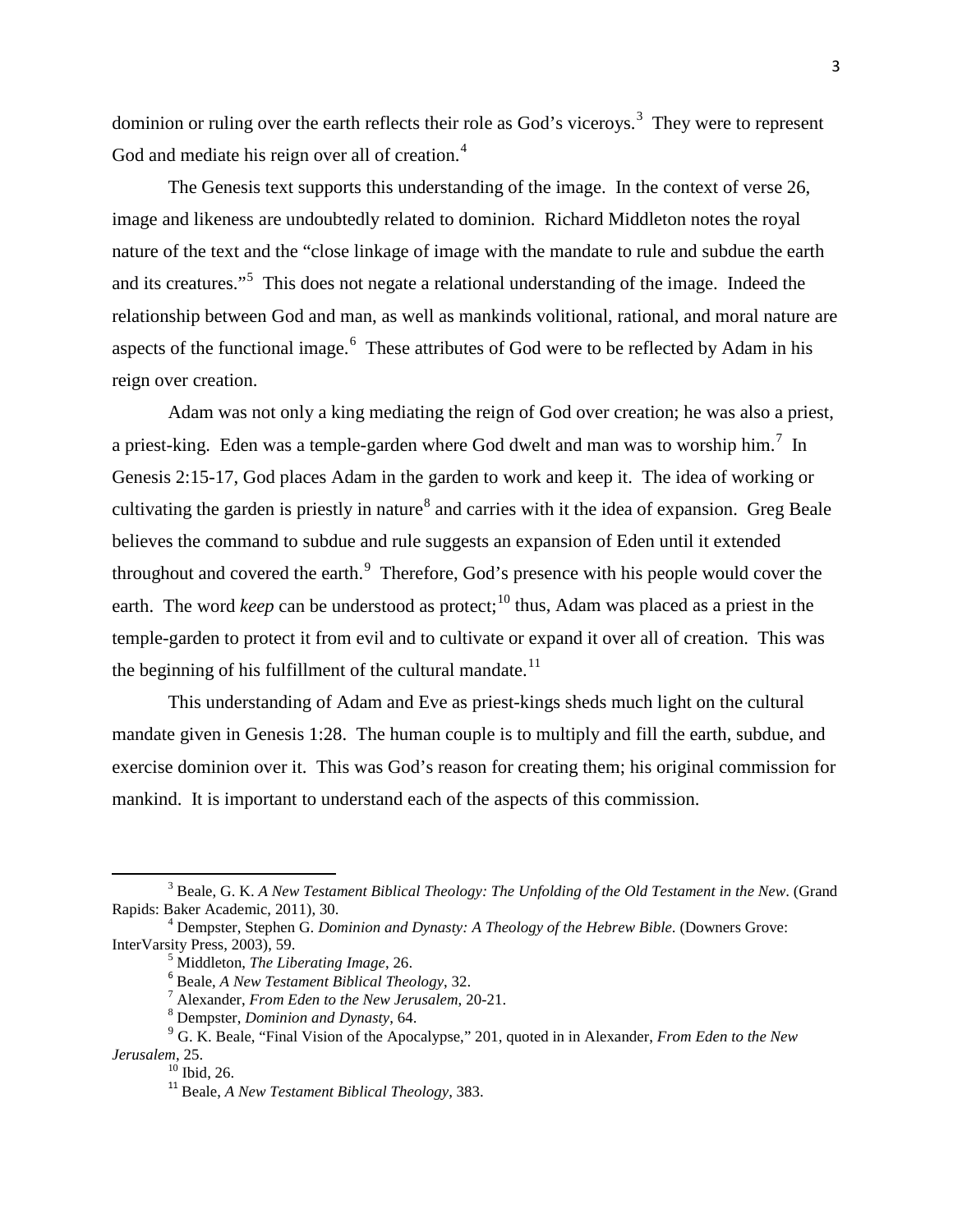First is the command to be fruitful and multiply. This was to be a multiplication of image bearers who would reflect God's glory and extend his reign over all the earth.<sup>[12](#page-2-0)</sup> This can be understood in the ancient Near East practice of a king erecting statues or images of himself in distant parts of his kingdom to indicate the reach of his authority.<sup>13</sup> Likewise, as Adam's descendants (image bearers) fill the earth, as priest-kings they will extend the temple-garden and the reign of God.<sup>[14](#page-2-2)</sup>

Second is the command to subdue the earth. This command carries with it the idea of cultivation and expansion. Subduing the earth is the process of the expansion of mankind over the earth and making it their home.<sup>[15](#page-2-3)</sup> The priest-kings are to expand the boundaries of the temple-garden (and thus God's presence) and civilization to the ends of the earth.

Third is the command to exercise dominion over all the earth. The Lord created mankind to rule over the earth in a way that reflects his rule.<sup>[16](#page-2-4)</sup> More specifically, God was to accomplish his rule of the earth through the agency of Adam and his descendants.<sup>17</sup> As Adam cultivates and expands the temple-garden, and brings all of the earth under the reign of God, he will fulfill the cultural mandate. He does not create, nor does he rule in his own power and wisdom, but he is to be God's instrument to bring creation to God's desired end. Stephen Dempster refers to this emphasis on human dominion as simply 'the kingdom of God'.<sup>[18](#page-2-6)</sup>

Prior to the fall, God has given humanity a great commission. They are to create life and fill the earth with image bearers, or priest-kings. These priest-kings are to subdue the earth by cultivating the temple-garden and extending God's dwelling throughout the earth. They are to protect the ever expanding temple-garden from evil, and mediate the reign of God over the whole earth. They are to be people set apart for God, who reign over the earth as the servants of God.

However, God's enemy quickly sets out to thwart his plan. In Genesis 3, Adam and Eve disobey God and submit to the serpent. In so doing, they forfeit their role as priests and give

<span id="page-2-5"></span><span id="page-2-4"></span><span id="page-2-3"></span><span id="page-2-2"></span><span id="page-2-1"></span><span id="page-2-0"></span><sup>&</sup>lt;sup>12</sup> Ibid, 383-384.<br><sup>13</sup> Alexander, *From Eden to the New Jerusalem*, 78.<br><sup>14</sup> Ibid, 78.<br><sup>15</sup> Middleton, *The Liberating Image*, 52.<br><sup>16</sup> Dempster, *Dominion and Dynasty*, 62.<br><sup>17</sup> McCartney, Dan G. "Ecce Homo: The Coming Viceregency." *Westminster Theological Seminary*, [http://files.wts.edu/uploads/pdf/articles/mccartney-](http://files.wts.edu/uploads/pdf/articles/mccartney-vicegerency.pdf)

<span id="page-2-6"></span><sup>&</sup>lt;sup>18</sup> Dempster, *Dominion and Dynasty*, 62.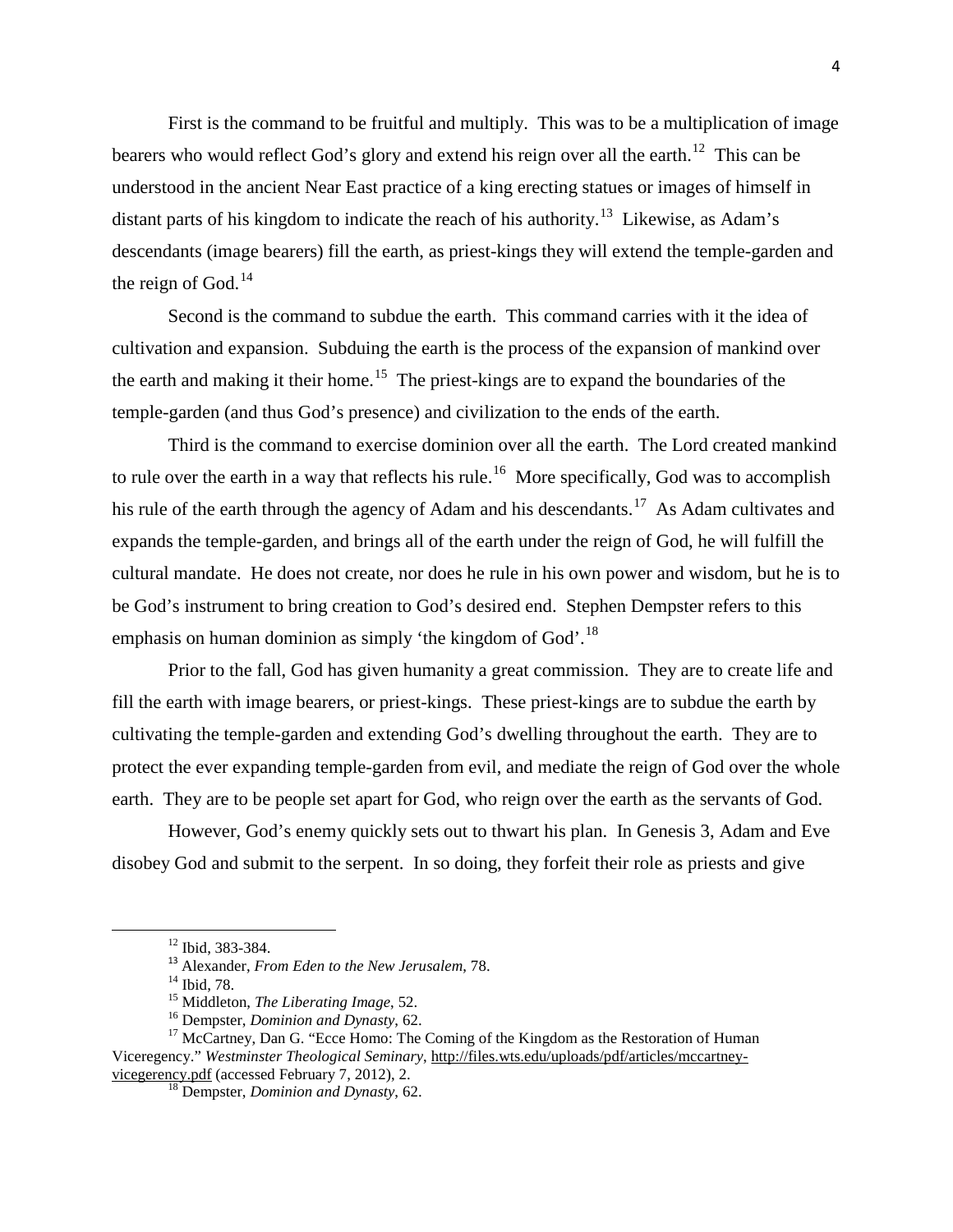control of the earth over to God's enemy.<sup>[19](#page-3-0)</sup> They are cast out of God's presence and are forced to live under a cursed condition. The serpent is cursed and the ongoing battle between him and humanity is intensified, until the seed of the woman prevails (Gen 3:14-15).

The woman, whose joy was to give birth to image bearers, will now suffer through child birth. Likewise, her relationship to the man is affected. Though created as a co-ruler, she will now be placed under the rule of her husband (Gen 3:16). Adam was created to cultivate and expand the temple-garden; however, now outside of the garden, his work will be laborious and much less fruitful (Gen 3:17-19).<sup>20</sup> Humanity continues to exercise dominion, but it now flows from a fallen nature leading to evil, oppression, and the exploitation of creation.<sup>[21](#page-3-2)</sup>

This turn of events should not be understood as thwarting God's plan or the commission that humanity was given in Genesis 1:28. Indeed, the remainder of scripture details how the sovereignty of God will be restored and reestablished over the entire earth.<sup>[22](#page-3-3)</sup> This will ultimately come to pass through the seed of the woman. In the immediate context it seems the *Protoevangelium* suggests that the victory of the woman's seed will lead to the return to an Edenic state and the reestablishment of humanity's rule over all of the earth.<sup>23</sup> This is the eschatological hope, but the Lord begins working toward this end immediately with Adam like figures.

The first of these is Noah. As a result of the fall, the earth has been progressively marred by sin until the Lord determines to destroy humanity (Gen 5:9-13). The Lord commands Noah to build an ark in order that the animal life and a remnant of humanity might be spared (Gen 5:18-21). In doing this, Noah was exercising dominion over the creation.<sup>[24](#page-3-5)</sup> Later, after the flood, and not inconsequentially after the fall, God reiterates the commission from Genesis 1:28 to Noah (Gen 9:1-2, 7). In this, Noah and his descendants are expected to fulfill the commission that was previously given to Adam and Eve, though they will struggle as a result of the fall.<sup>[25](#page-3-6)</sup> It is significant that while the fall had marred humanity's ability to fulfill the commission, the Lord none the less reiterated it. Noah's act of planting the first vineyard (Gen 9:20) should be

<span id="page-3-1"></span><span id="page-3-0"></span><sup>&</sup>lt;sup>19</sup> Alexander, *From Eden to the New Jerusalem*, 78-79.<br><sup>20</sup> Dempster, *Dominion and Dynasty*, 67-68.<br><sup>21</sup> Alexander, *From Eden to the New Jerusalem*, 79.<br><sup>22</sup> Ibid, 79.<br><sup>23</sup> Dempster, *Dominion and Dynasty*, 68.<br><sup>24</sup> A

<span id="page-3-2"></span>

<span id="page-3-3"></span>

<span id="page-3-6"></span><span id="page-3-5"></span><span id="page-3-4"></span>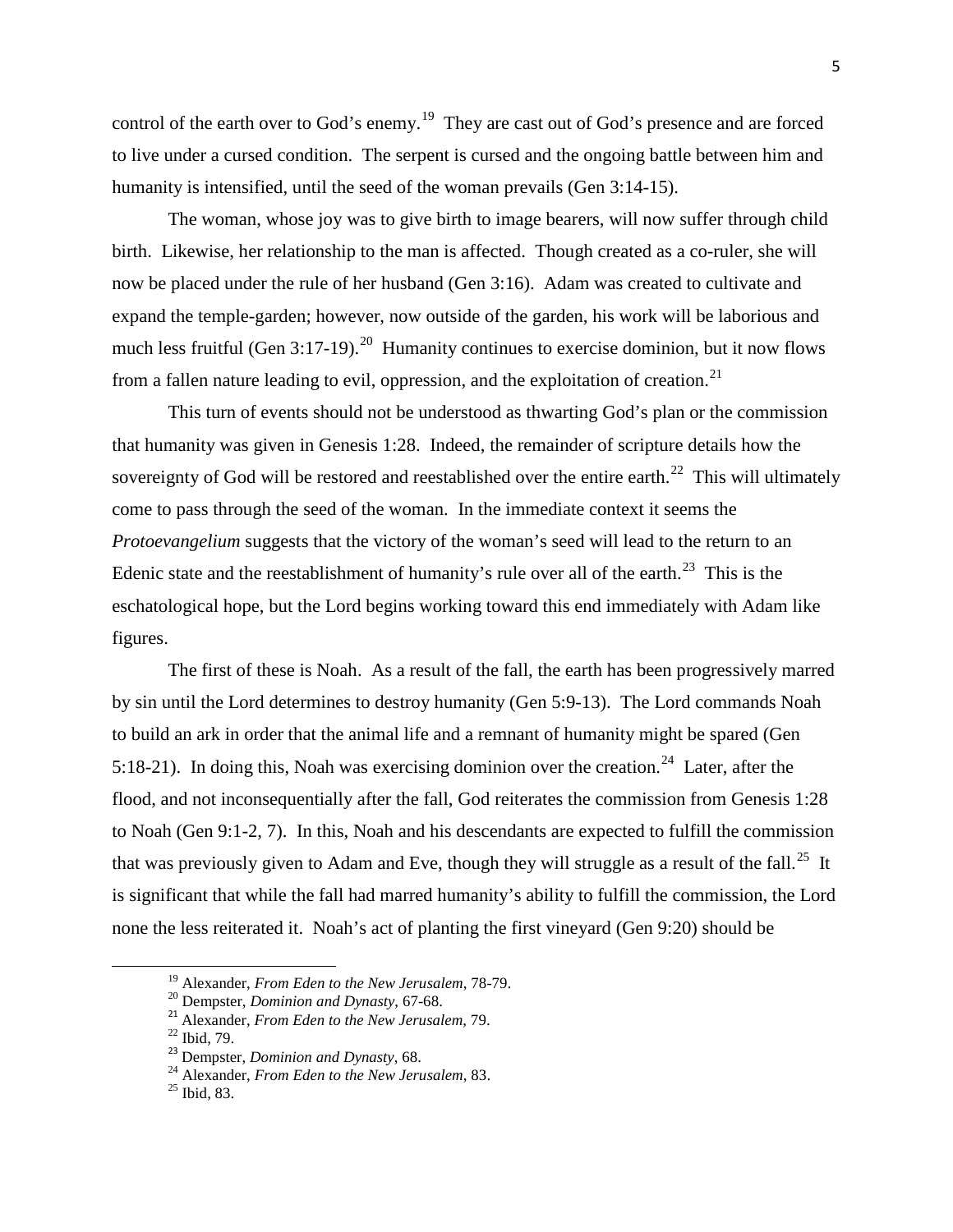understood as exercising mankind's "fundamental vocation of transforming the world by the historical agency granted them at creation."<sup>26</sup> In the post fall, post flood era, Noah does not write off the physical world, but rather sets out to further the commission given to Adam and passed on to him.

#### **The Image and The Patriarchs**

Noah ultimately failed to fulfill the commission from Genesis 1:28, so the Lord began to work through Abraham and the Patriarchs. The commission that was given to Adam and Noah as a command is reiterated to Abraham as a promise.<sup>[27](#page-4-1)</sup> The Abrahamic Covenant (Gen 12:1-3) is a reiteration of the original commission, and reveals a new post-fall dimension. The Lord will bless the families of the earth through his relationship with Abraham. This alludes to a renewed humanity bearing God's image and filling the earth with regenerated children who once again reflect God's image.<sup>28</sup> Thus, the multiplication of image bearers in Genesis 1:[28](#page-4-2) will include "people who have left their old way of life and have become spiritually newborn and have come to reflect the image of God's glorious presence and participate in the expanding nature of the Gen. 1:26-28 commission."<sup>[29](#page-4-3)</sup> This of course, will ultimately be fulfilled through the seed of the woman as was prophesied (Gen 3:15).

Abraham should be understood as a second Adam because the vision of humanity given to Adam in Genesis 1-2 is renewed with him.<sup>[30](#page-4-4)</sup> For example, when the covenant is reiterated to Abraham in Genesis 22:17-18 the Lord states that his offspring will "possess the gate of their enemies" (ESV), which is an application of the ruling over the earth language from Genesis 1:28.[31](#page-4-5) Likewise, the references to kings coming from Abraham in Genesis 17:6 and Jacob in Genesis  $35:11$  refer to the ruling aspect of the commission in Genesis  $1:28$ <sup>32</sup>

Once again, the scripture reveals that the commission given to humanity before the fall is still the end the Lord is working toward. The covenant with Abraham is not plan B, but rather the process in which the Lord intendeds to ultimately bring about the completion of his original

<sup>&</sup>lt;sup>26</sup> Middleton, *The Liberating Image*, 217.<br><sup>27</sup> Beale, *A New Testament Biblical Theology*, 54.<br><sup>28</sup> Ibid, 53.<br><sup>29</sup> Ibid. 53.

<span id="page-4-6"></span><span id="page-4-5"></span><span id="page-4-4"></span><span id="page-4-3"></span><span id="page-4-2"></span><span id="page-4-1"></span><span id="page-4-0"></span><sup>&</sup>lt;sup>30</sup> Gordon J. Wenham, *Story as Torah: Reading the Old Testament Ethically* (Edinburgh: T&T Clark; 2000), 37, quoted in Beale, *A New Testament Biblical Theology*, 48. 31 Beale, *A New Testament Biblical Theology*, 463. <sup>32</sup> Ibid, 48.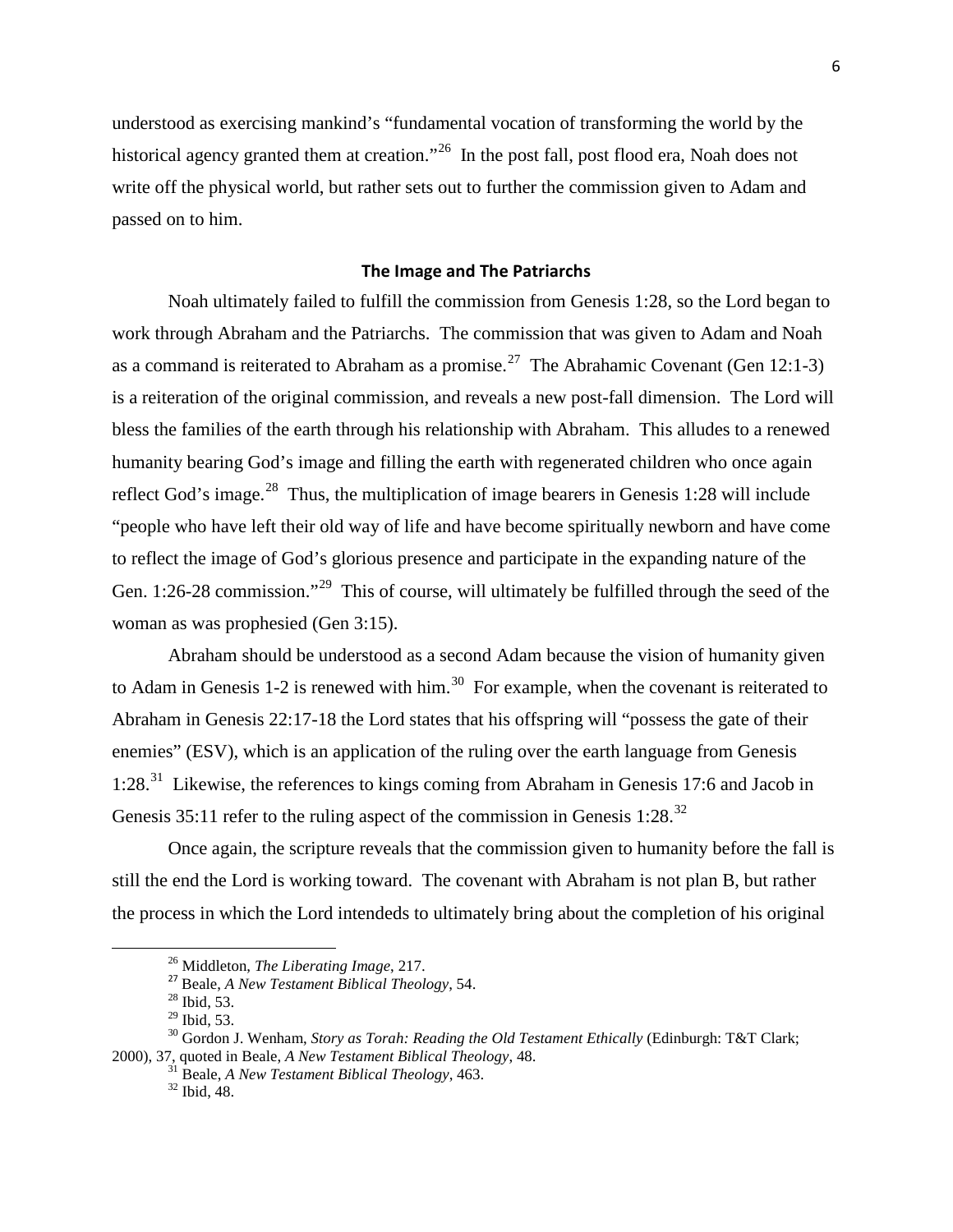intent for creation as seen in Genesis 1:26-28. Abraham will be the father of a nation of priestkings which will advance God's kingdom toward this end. This begins to be fulfilled among his descendants in Egypt.

## **The Image and Israel**

The Hebrews entered Egypt as the family of Jacob (Gen 47:11), but grew to become a nation. They were fruitful and multiplied and the land was filled with them (Ex 1:7). This language strongly echoes the creation language of Genesis as well as the promise made to the patriarchs and communicates an advance of the commission from Genesis  $1:28.^{33}$  Here Israel represents the new humanity that is destined to restore the creation blessing to the world.<sup>34</sup> Thus, the battle that unfolds in Exodus can be regarded in its larger context as a working out of the battle between the seed of the woman and the seed of the serpent.<sup>[35](#page-5-2)</sup>

Through a series of plagues the Lord delivers Israel from certain annihilation at the hands of the Egyptians. The exodus event is significant in part because it leads to the establishment of Israel as a theocracy and the construction of the tabernacle. These are a partial fulfillment of the creation mandate.<sup>36</sup> Israel becomes a kingdom of priest-kings (Ex 19:5-6) as humanity was intended. In addition, via the tabernacle, the Lord once again dwells with his people as in Eden (Ex 40:34-38).

The concept of Israel as priest-kings is a clear advancement of the Lord's intent to complete the commission given to Adam in Genesis 1:28. Genesis 1 and 2 reveal that God requires priest-kings to fulfill his creation project and his establishment of Israel in this role indicates they will contribute to its completion.<sup>37</sup> This divinely instituted kingship will seek to reestablish God's sovereignty on earth.<sup>[38](#page-5-5)</sup> This is an important concept to understand, Israel cannot bring about the establishment of God's sovereignty, yet as his obedient priest-kings they will participate in the process.

<span id="page-5-1"></span><span id="page-5-0"></span>

<span id="page-5-3"></span><span id="page-5-2"></span>

<sup>&</sup>lt;sup>33</sup> Dempster, *Dominion and Dynasty*, 93.<br><sup>35</sup> Ibid, 94.<br><sup>35</sup> Alexander, *From Eden to New Jerusalem*, 127.<br><sup>37</sup> Ibid. 80.

<span id="page-5-4"></span>

<span id="page-5-5"></span><sup>38</sup> Alexander, *From Eden to New Jerusalem*, 82.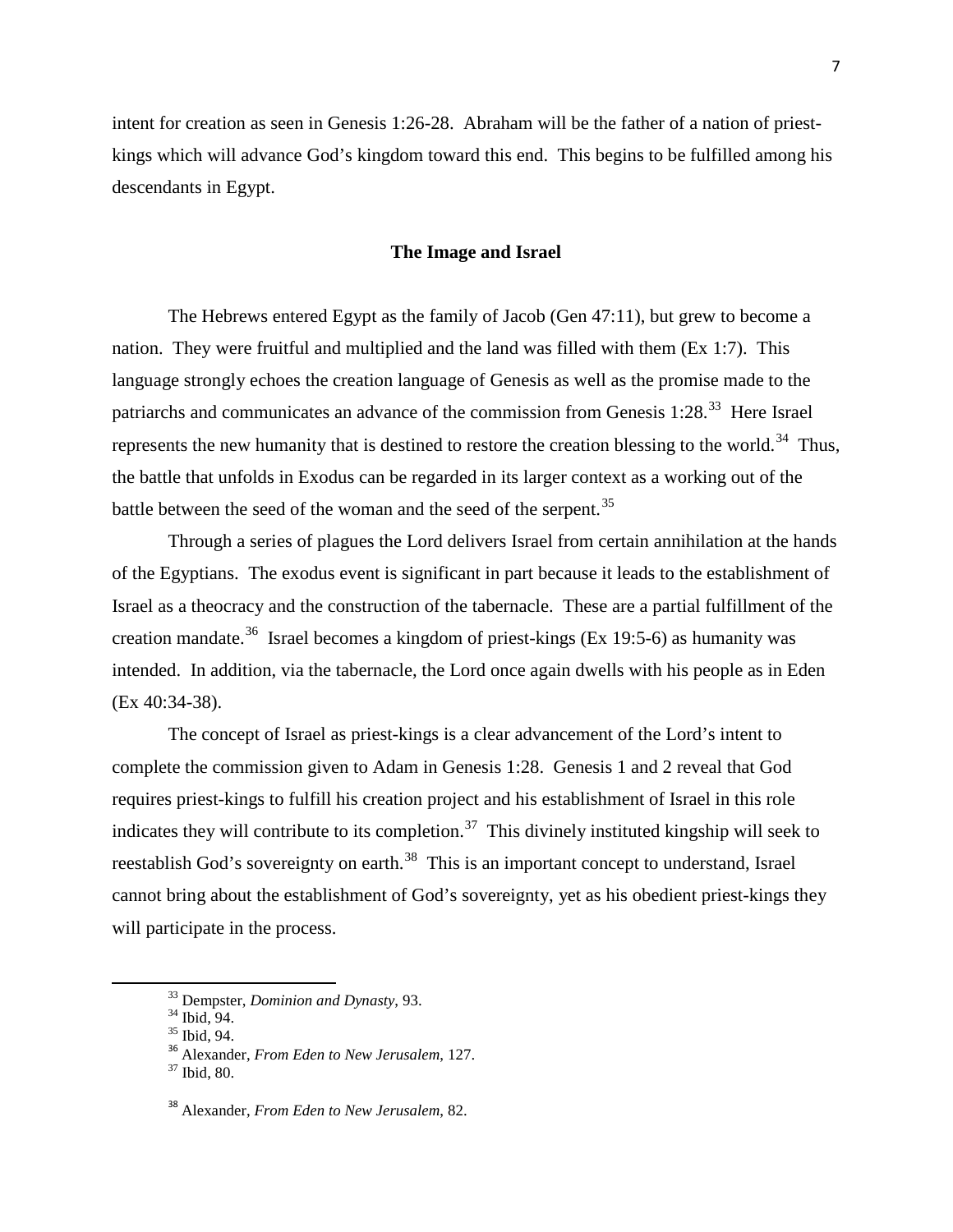In light of this, Israel will be "a nation set apart by its holiness or its service to God."<sup>39</sup> They will magnify the Lord and His righteous reign to the nations, and serve the nations on behalf of God. In so doing, they will redefine the meaning of dominion as service to God and man.[40](#page-6-1) This is a step toward the ultimate fulfillment of the promise that Abraham would be a blessing to the nations (Gen 12:2-3) and the Genesis 1:28 commission.

Ultimately, like their predecessors, Israel failed to live up to their role as priest-kings. The people do not obey the Mosaic Covenant and struggle throughout their history with idolatry, beginning with the golden calf (Ex 32). Likewise, the people reject their status as priest-kings and the nation ultimately ends up demanding a king like the pagan nations around them (1 Sam 8:5). David becomes their king and from him the Messiah will come to ultimately establish God's sovereign reign and restore fallen humanity to God's original intent.

### **The Image and Christ**

Psalm 8:4-8 speaks to humanities original position as God's viceregent over the earth. In reference to this passage, Hebrews 2:5-9 explains that we do not currently see humanity exercising the dominion it was intended to. Instead, Jesus is crowned with glory and honor because of his atoning death (Heb 8:9). This passage clearly presents the restoration of humanity's viceregency as a key theme of God's eschotological plan.<sup>41</sup> Jesus as the last Adam is representative of all humnaity and thus man's viceregency is representitavly restored in him.<sup>42</sup> This restoration of man as viceregent, or priest-king, is the foundation of the arrival of the kingdom of God that Jesus proclaims.<sup>[43](#page-6-4)</sup>

An examination of the life and ministry of Jesus, reveals that his proclamtion of the kingdom was accompanied with signs. These signs are significant as they reveal Jesus subduing and exercising dominion as the functional image of God. His healing of diseases (Matt 9:35) and power over demons (Matt 12:28), illustrate his rule over Satan.<sup>[44](#page-6-5)</sup> Likewise, his ability to calm the storm (Matt 8:27) revealed his power over nature.<sup>45</sup> These are clear indications that the

<span id="page-6-2"></span><span id="page-6-1"></span><span id="page-6-0"></span>

<span id="page-6-4"></span><span id="page-6-3"></span>

<span id="page-6-5"></span>

<sup>&</sup>lt;sup>39</sup> Dempster, *Dominion and Dynasty*, 101.<br><sup>40</sup> Ibid, 101-102.<br><sup>42</sup> McCartney. Ecce Homo, 6.<br><sup>42</sup> Ibid, 6.<br><sup>43</sup> Ibid, 7.<br><sup>44</sup> Beale, *A New Testament Biblical Theology*, 427.<br><sup>45</sup> McCartney. Ecce Homo, 8.

<span id="page-6-6"></span>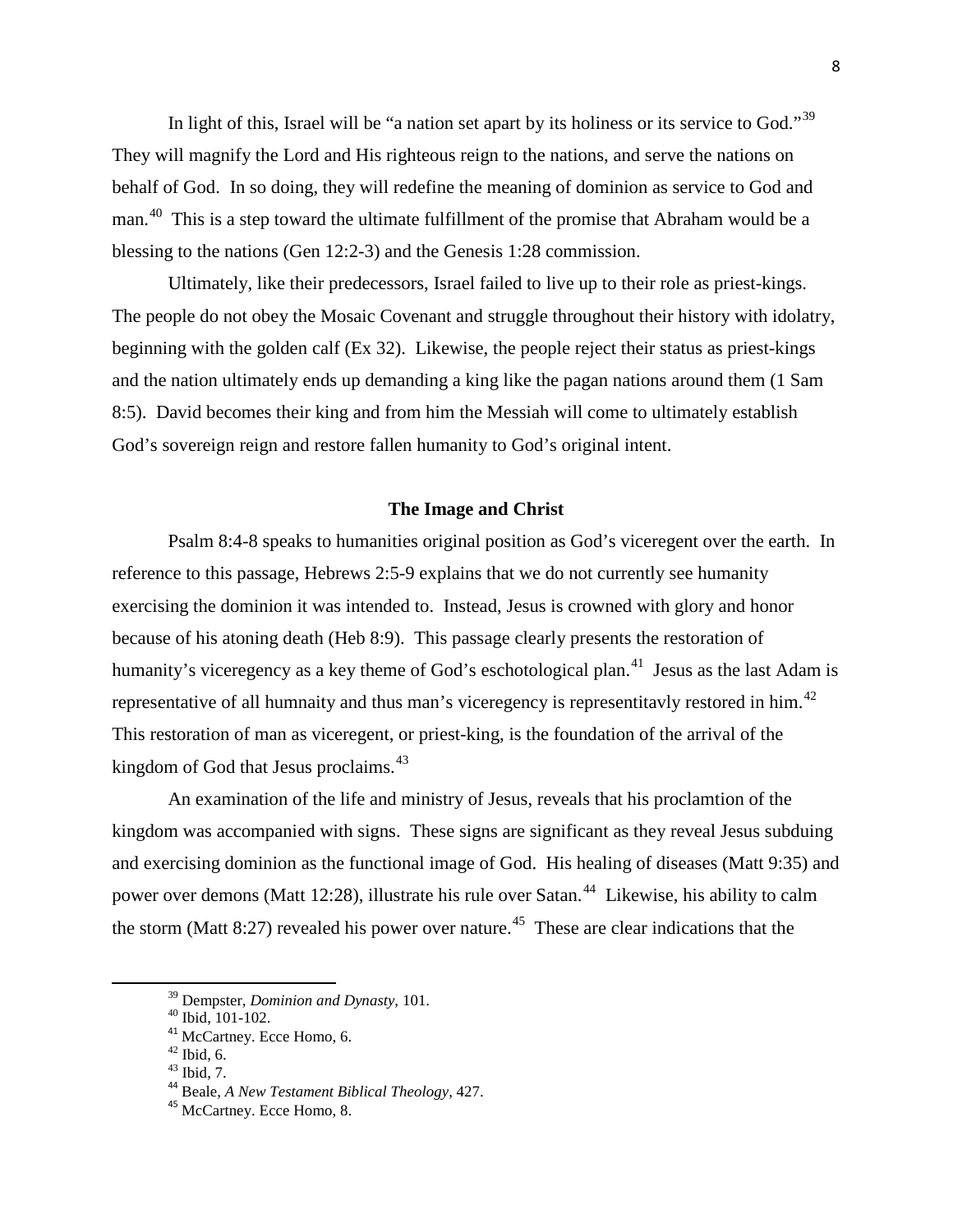arrival of the kingdom of God was the restoration of man to his rightful position as image bearer mediating the reign of God.

Of course, humanity must identify with Christ in order to have the image of God renewed in them.<sup>[46](#page-7-0)</sup> Therefore, the multiplication and filling of the earth with image bearers (priest-kings) from Genesis 1:28 now includes a spiritual dimension. Jesus clearly taught that no one could enter or even see the kingdom of God apart from being born again (Jn 3:3,5). It is impossible for man to be renewed in the image of God and therefore participate in the kingdom of God unless he is born again into the new creation. Those who are baptized with Christ into death, have been raised with Christ to walk in newness of life and be united with him in his ressurection (Rom 6:3-5).

#### **The Image and The Church**

By inaugurating the kingdom of God, Christ restored human viceregency and the participation of believers in the kingdom is a restoration of their viceregency.<sup>47</sup> The commission of Genesis 1:28 is applicable to those who are in Christ "since he and they have entered into the sphere of the new creation and have begun to do what Adam failed to do."<sup>48</sup> This fits with the kingdom parables of Matthew 13 where the kingdom is portrayed as growing or advancing slowly. The restoration of man to the role of priest-king began with Christ and progresses as humankind is restored to its proper role as image bearers.<sup>[49](#page-7-3)</sup>

The Apostle Peter addresses the church as a 'royal priesthood' (1 Peter 2:9), which bears a strong connection to Exodus 19. The church is to fulfill the comission that Adam and Israel failed to achieve. The church is being built up into a spiritual house (1 Peter 2:5). As restored image bearers the church is the temple of God, and is spreading his prescence throughout the earth. They are priest-kings whose good deeds (dominion) will bring glory to God.

In Christ, the church is restored to its role as God's viceregents. "By living in obedience to Christ, his disciples participate in the establishment of God's kingdom on the earth."<sup>50</sup> This is an extremly important concept to understand regarding the mission of the church. N. T. Wright notes that God's original ordering of creation was such that his work in the world took place

<span id="page-7-2"></span>

<span id="page-7-1"></span><span id="page-7-0"></span><sup>46</sup> Beale, *A New Testament Biblical Theology*, 386. <sup>47</sup> McCartney. Ecce Homo, 14. <sup>48</sup> Beale, *A New Testament Biblical Theology*, 450. <sup>49</sup> McCartney. Ecce Homo, 14. <sup>50</sup> Alexander, *From Eden to New Jerusalem*, 96.

<span id="page-7-3"></span>

<span id="page-7-4"></span>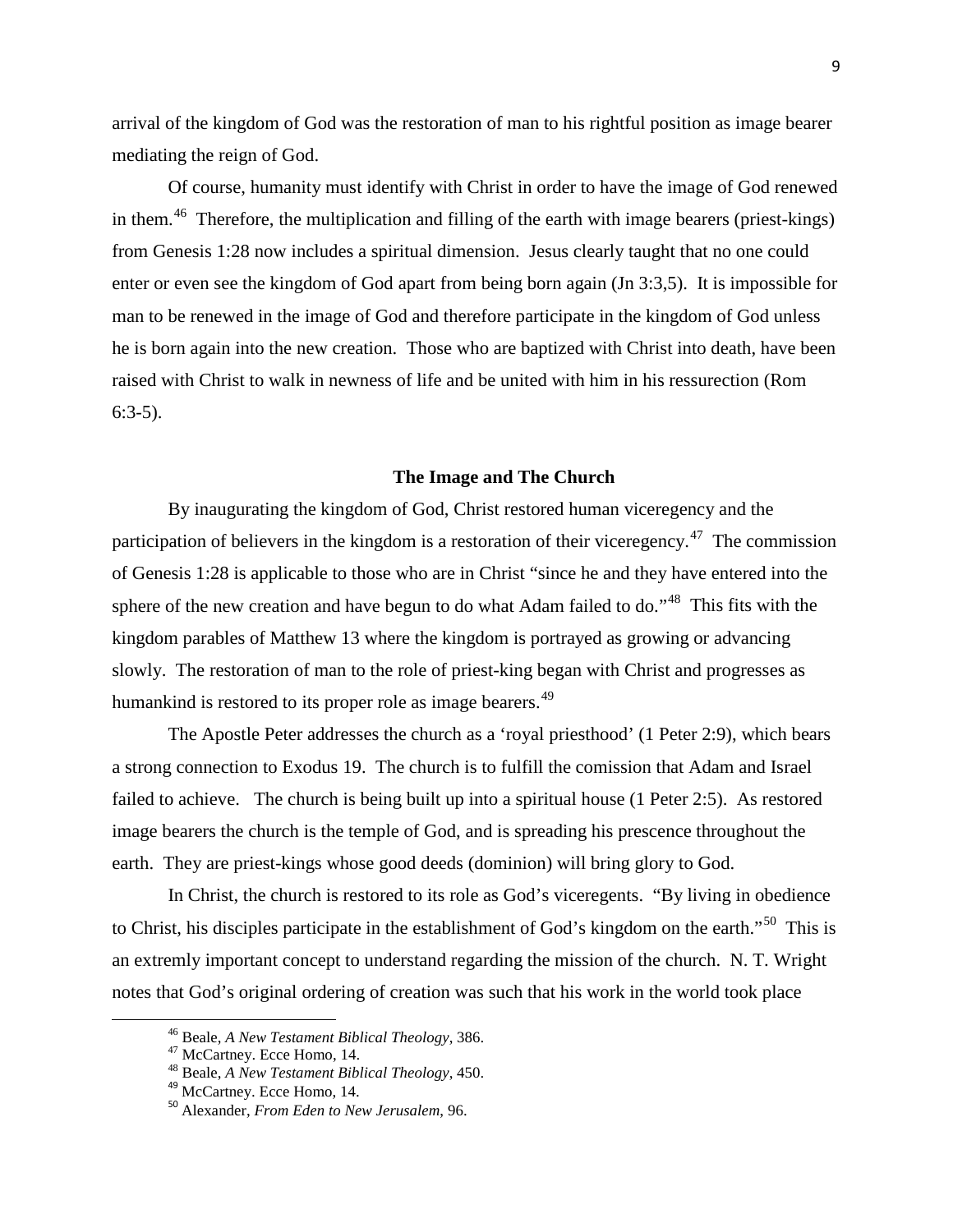through his image bearers. From this he continues that through the work of Christ, and the power of the Holy Spirit, God equips his restored image bearers to participate in the work of restoration. He calls this "building for God's kingdom."<sup>51</sup> The church does not bring about the kingdom, but the Scriptures clearly reveal God's intention from the beginning was to mediate his reign over the earth through his human viceregents.

For sure, the restoration of our viceregency has not yet come in its fullness, but it is our eschatological hope.<sup>52</sup> This fact should not preclude our working now to fulfill our role in creation as image bearers. G. K. Beale notes that those who believe in Christ "begin to be transformed into the image of God."<sup>[53](#page-8-2)</sup> From this we must conclude that those who believe in Christ, likewise, begin to exercise functional dominion.

#### **Conclusion**

In light of God's intent that man would be his vice-regents, mediating his reign over the earth, we must conclude that the mission of the church is a comprehensive one. The person and work of Christ reconciles the commission of Genesis 1:28 with the commission of Matthew 28:18-20. Arthur Glasser notes, "When Jesus inagurates the Kingdom of God, these two mandates (cultural mandate & redemptive purpose) will fuse into one fundamental task."<sup>54</sup>

In Christ, mankind is redeemed from sin so that we will fulfill God's three fold purpose for humanity. We will glorify God by multiplying and filling the earth with his image. We will subdue the earth, which involes civilizing the earth and spreading God's presence via the temple, the church. We will exercise dominion by meekly mediating the reign of God over the earth.

Any view of mission that does not adequately account for God's originial intent for his creation is deficient. Framing the church's mission between the cultural and gospel mandates is a comprehensive way to express God's concern for all of human life and creation.<sup>55</sup> To divorce Genesis 1 and 2 from our understanding of God's plan of redemption, and thus mission, is to lose

<span id="page-8-0"></span><sup>51</sup> Wright. N. T. "Building for the Kingdom: Our Work is Not in Vain," *Perspectives On the World Christian Movement: A Reader*, ed. Ralph D. Winter and Steven C. Hawthorne, 4<sup>th</sup> ed. (Pasadena: William Carev, 2009), 96-97<br><sup>52</sup> McCartney. Ecce Homo, 16.

<span id="page-8-3"></span><span id="page-8-2"></span><span id="page-8-1"></span><sup>&</sup>lt;sup>53</sup> Beale, *A New Testament Biblical Theology*, 460.<br><sup>54</sup> Glasser, Arthur F., Charles E. Van Engen, Dean S. Gilliland, and Shawn B. Redford. *The Story of God's Mission in the Bible: Announcing the Kingdom.* (Grand Rapi

<span id="page-8-4"></span><sup>&</sup>lt;sup>55</sup> Ott, Craig, Stephen J. Strauss, and Timothy C. Tennent. *Encountering Theology of Mission: Biblical Foundations, Historical Developments, and Contemporary Issues.* (Grand Rapids: Baker Academic, 2010), 149.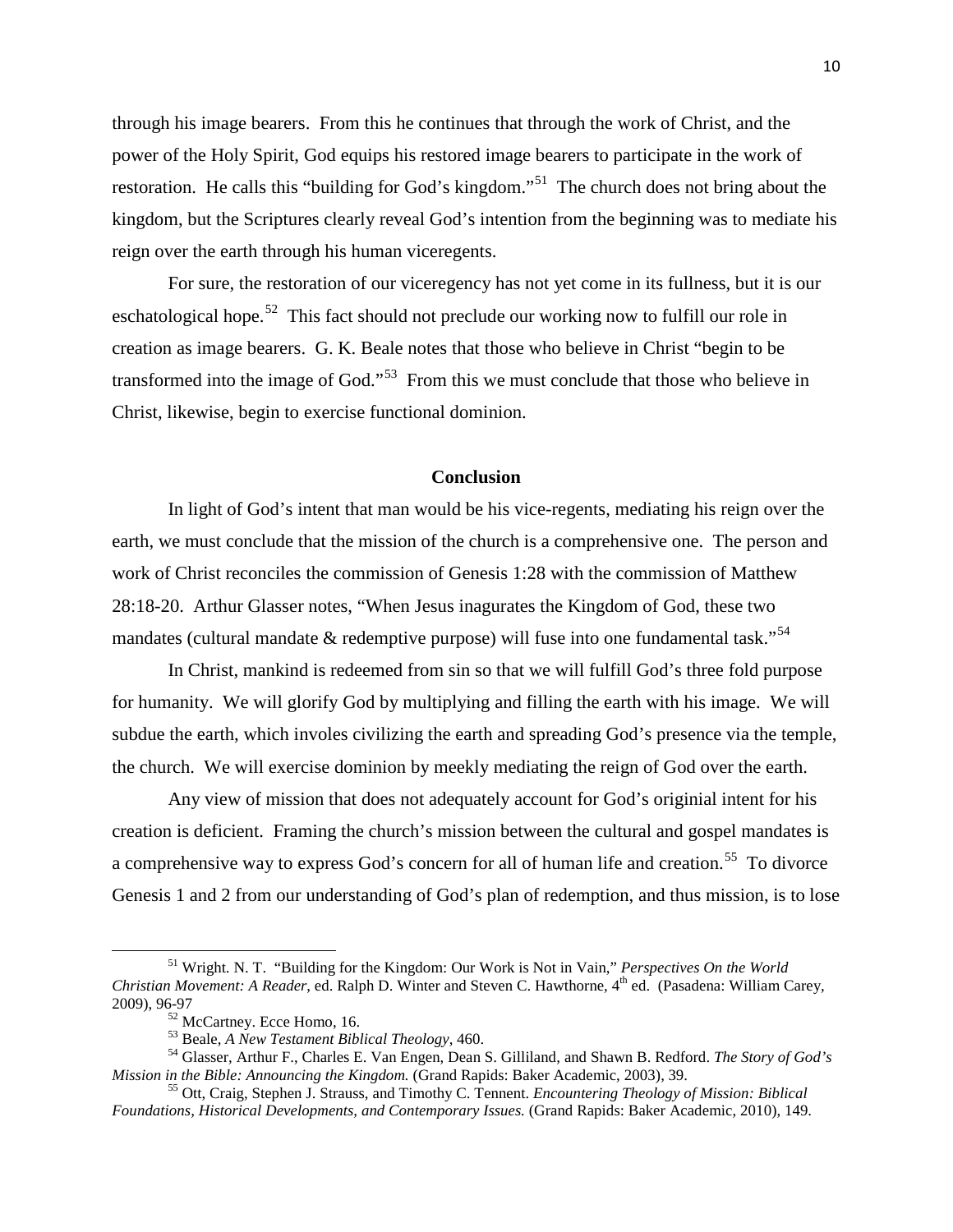the purpose and goal of the cross of Christ. We are redeemed from sin so that we might be restored to God's purpose for us found in Genesis 1:26-28.